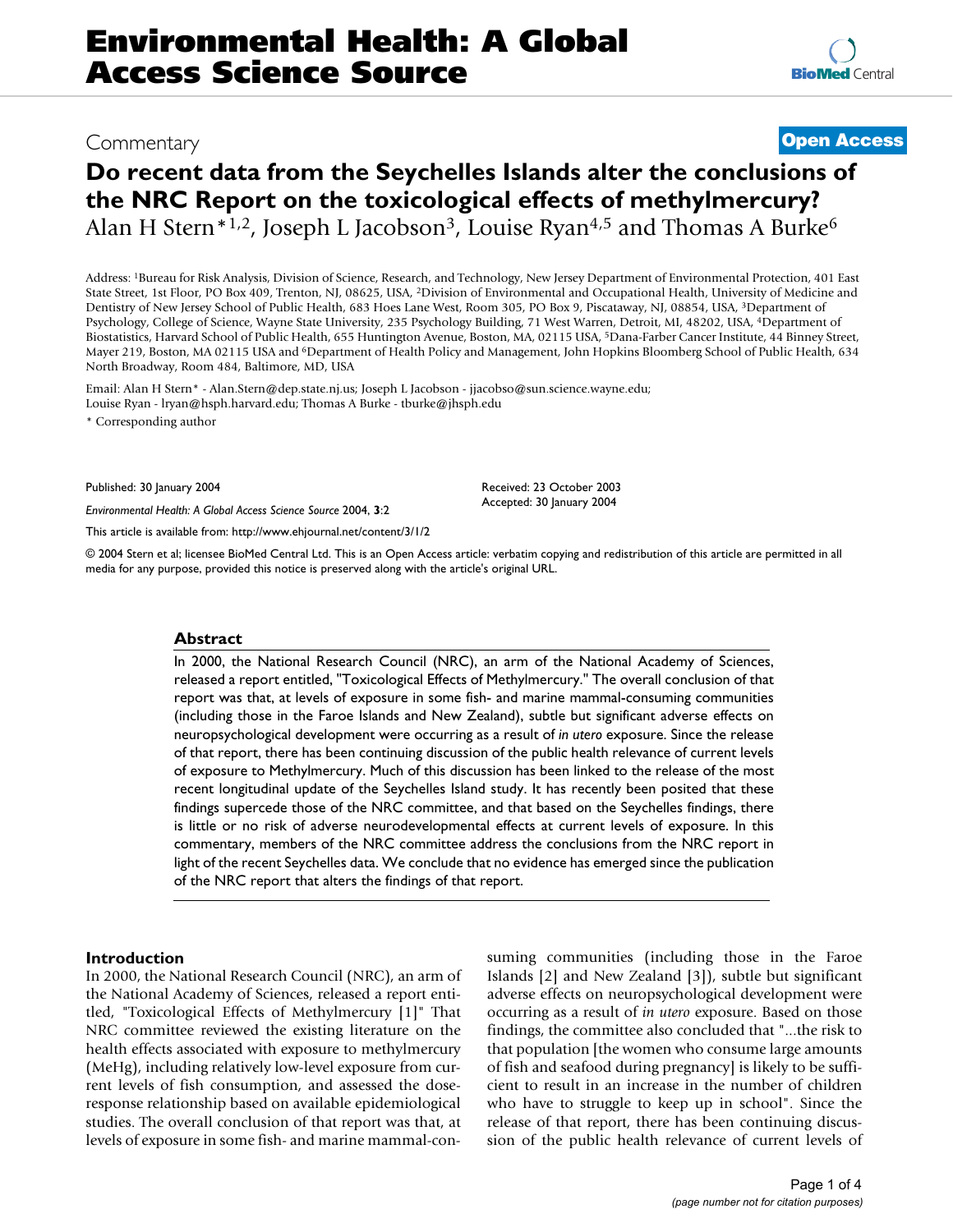exposure to MeHg. Much of this discussion has been linked to the release of the most recent longitudinal update of the Seychelles Island study by Gary Myers et al. [4], which reports no significant adverse neurological effects of *in utero* MeHg exposure at 9 years of age. It has been posited by the authors of that study in a letter to *The Lancet* [5], as well as in a commentary [6] and subsequent letter [7] by Constantine G. Lyketsos published in *The Lancet*, that these findings supercede those of the NRC committee, and that based on the Seychelles findings, there is little or no risk of adverse neurodevelopmental effects at current levels of exposure. As members of the NRC committee that wrote the 2000 report, we do not agree with this view. We, therefore, wish to address some of the key points raised by Drs. Myers and Lyketsos

### **Discussion**

In his commentary, Lyketsos discounts the NRC report on the grounds that the Committee did not have access to the Seychelles 9-year follow-up data. However, at the time of its deliberation, the committee knew that this follow-up assessment was in progress and recognized that the consistent negative effects from the earlier stages of the Seychelles study made it highly unlikely that adverse effects would emerge in the 9-year follow-up. The Committee's conclusions, therefore, were based on an the consideration that the consistent adverse effects reported in the Faroe Islands and New Zealand studies would not be confirmed in this Seychelles cohort at any point in development. Thus, in our opinion the continued absence of negative effects in the most recent Seychelles data does not alter the overall interpretation of the data or the conclusions of the report.

In addition to assertions about how the new data from the Seychelles should alter the current view of the public health risk from methylmercury exposure, Lyketsos takes the position in that "the Seychelles study is methodologically the most advanced" study conducted to date. The basis for this assertion is unclear. From a research design perspective, the Seychelles and Faroes studies were very similar, and both were state-of-the-art. Both studies used continuous measures of exposure based on reliable biomarkers, statistical control for a broad range of potential confounders, and measurement of standard, wellrespected measures of neuropsychological function. Although the 9-year Seychelles follow-up assessed a larger number of developmental end points, adverse effects were seen in the Faroes and New Zealand studies in multiple domains of cognitive and neuromotor function.

The NRC report noted that there is a strong scientific consensus that blood lead concentrations in excess of 10 µg/ dL place a child at increased risk for poor developmental outcomes. Nevertheless, not all lead studies have found

this association, and substantial variability exists in the magnitudes of the reported effects [8]. If two studies from this literature were chosen randomly, it is likely that the results would not be entirely concordant. A similar consensus is emerging regarding the effects of low-level PCB exposure on developmental outcomes despite some studies which failed to detect negative effects [9]. The uncertainties inherent in conducting human studies, which, for ethical reasons, must rely on statistical rather than experimental control for confounders, stem, in part, from unmeasured confounders and effect modifiers that may be idiosyncratic to the sample being studied, but can interfere with our ability to detect true effects and to replicate those found in other studies.

Thus, the failure to detect adverse effects in the Seychelles study could well be due to the substantial sample-to-sample variation expected when trying to identify relatively subtle effects on development in an inherently "noisy" system of complex, multi-determined neurobehavioral end points. The NRC report also emphasized that studyto-study comparisons are best made on the basis of the estimated value of parameters of interest, not simply on whether the studies yield " $p < .05$ ". In fact, the NRC analysis noted that comparing the studies with respect to their estimated benchmark doses and associated confidence limits noted much less discrepancy between them.

Myers et al., the authors of the Seychelles studies, argue in their letter to *The Lancet* [5] that hair mercury concentration is the only methylmercury exposure marker which has been correlated "against actual brain concentrations" [10] and that cord blood mercury has not. It should be noted that the correlation that Myers refers to is between mercury in maternal hair and *infant* brains. The same study also examined the correlation between mercury in infant blood and infant brains, and both sets of correlations were in the same range (0.6–0.8 vs. 0.4–0.8, respectively). Since cord blood is the gestational surrogate of infant blood, the study cited by Myers et al. supports the conclusions reached in the NRC report; namely, that the use of either cord blood or maternal hair mercury is adequate for estimating the exposure dose. Since these metrics each provide information about different periods of development, use of both metrics will increase the likelihood of uncovering a true dose-response relationship. Both measures were, in fact, employed in the Faroes study and gave strikingly similar results although the cord blood measures generally yielded slightly stronger associations (in terms of p-values).

An essential point, which Myers et al. appear to have misconstrued, is that exposure misclassification (i.e., errors in matching the exposure-based biomarker of dose to the observed effect) generally makes it less likely to observe a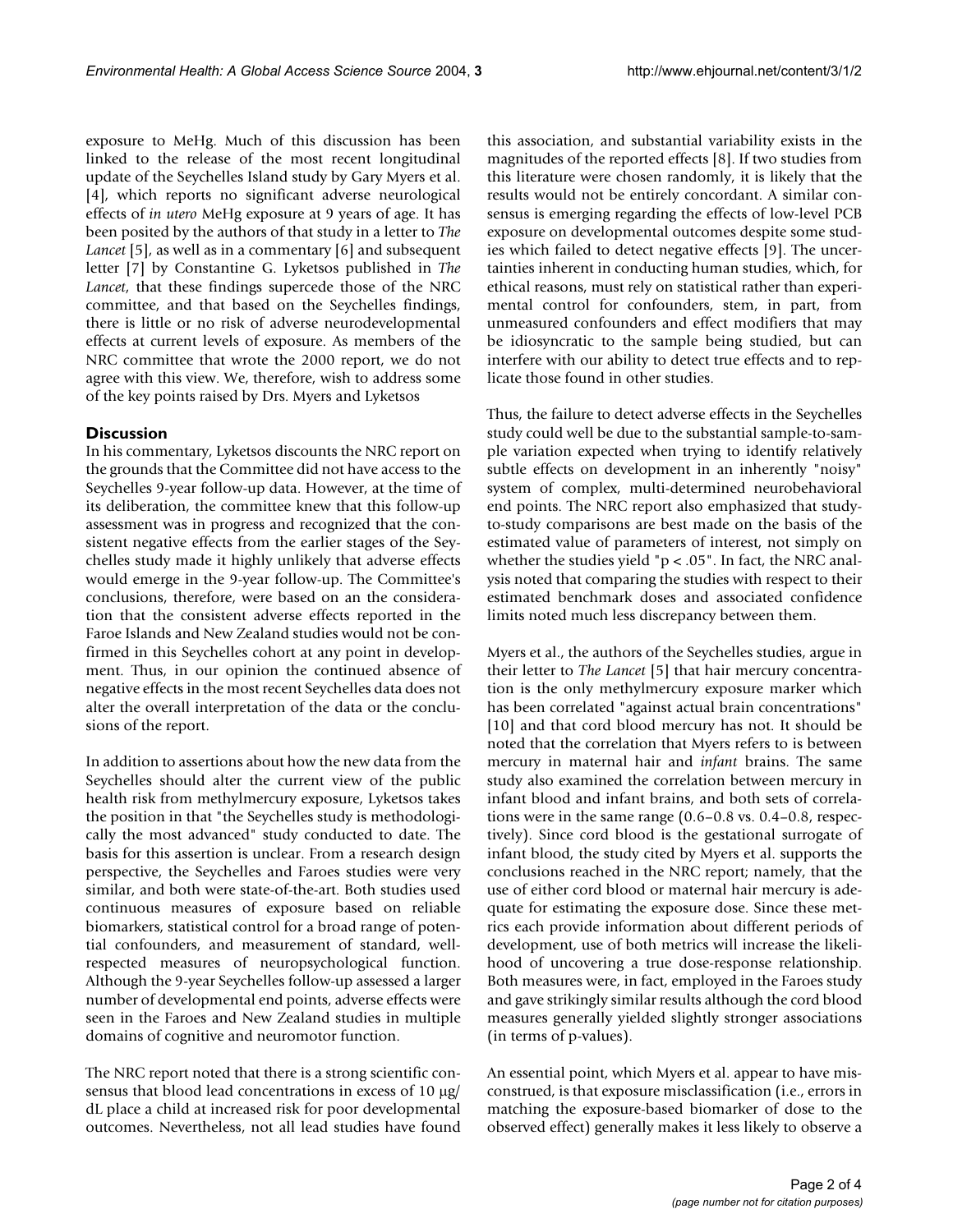true relationship and is highly unlikely to result in a spurious relationship. Both cord blood and maternal hair (and, in fact, all exposure measures) result in some degree of exposure misclassification. Thus, any exposure metric (including cord blood) which yields statistically valid relationships across a range of developmental endpoints provides useful information about the relationship between dose and response.

Another point which continues to be raised in the discussion of the applicability of the Faroes data to exposures in other communities is the notion of "bolus doses" [7]. It is important to point out that this notion is hypothetical and is supported by few data. Because the largest source of methylmercury exposure in the Faroese is consumption of whale meat that is relatively high in methylmercury concentration, it has been suggested that whale meat dinners might lead to isolated large spikes in methylmercury exposure during pregnancy. Grandjean has pointed out however, that in addition to whale dinners, stored (frozen and dried) portions of whale meat are also consumed in small amounts as snacks over extended periods of time [11]. Dietary assessments in both the Faroes and Seychelles studies were limited and the extent of "bolus" doses cannot be readily determined in either study. However, Grandjean et al. [12] report that the mercury concentration in the proximal 2 cm of pregnancy-period maternal hair in the Faroes study correlated with the concentration in full-duration pregnancy period hair with a coefficient of 0.93. This is comparable to the correlation of 0.85–0.91 seen in a similar analysis in the Seychelles using hair segments of about 3 cm [7] and suggests that the influence of "bolus dose," if any, is comparable in the two studies. Grandjean et al. [12] further report that the individual children whose mother's hair showed the greatest variability in mercury concentration between segment and full length did not influence the outcome of the dose-response assessment, Lyketsos [7] appears to misunderstand the intent of such comparisons. These comparisons do not speak to the effect of variability in exposure *per se* on developmental outcomes, but speaks directly to the notion of bolus dose. The larger the bolus dose, the greater the variability that is expected between the mercury concentration in the segment and the full-length hair sample, which reflects average exposure. Thus, "bolus doses" in the Faroes cohort do not seem to be responsible for the observed effects of methylmercury on development.

Finally, issues have been raised as to the power of the various studies to detect an effect in developmental outcomes. Lyketsos [7] claims that the Seychelles study had power of 90% to detect neurodevelopmental effects of mercury toxicity, challenging the NRC report, which estimated that the Seychelles study had power of only 50% to detect several of the effects seen in the Faroes study. Given that the Faroe Islands and Seychelles studies had similar ranges of exposure, power considerations are driven primarily by sample size, so it stands to reason that the Seychelles study (just under 800 mother/infant pairs) will have less power than the Faroe study (over 1000 pairs). While it may well be true that the Seychelles study was designed with 90% power to detect a particular effect, it is also true that the study had only around 50% power to detect five of the eight effects seen in the Faroes (see Table 7-1 and Figure 7-2 of the NRC report).

#### **Conclusions**

In his letter, Lyketsos acknowledges that "it is beyond doubt" that mercury is neurotoxic and that there may be a need to warn pregnant women against eating certain seafood. [7] The key issue is the determination of the doses at which methylmercury is neurotoxic. The Reference Dose we recommended in the NRC report is derived from a benchmark dose of 58 µg/l MeHg in blood. This corresponds to the exposure level that doubles the risk of adverse neurological development from 5% to 10% in the Faroes cohort. This is an important potential public health impact, which is preventable. In the interest of protecting public health, we believe it is better to err on the side of caution in the face of three well-designed studies, two of which are positive and one of which is negative. No evidence that has emerged since the publication of the NRC report changes our view on this issue. Once reasonable evidence of adverse effects has been provided, the issue is not whether methylmercury exposure from fish can pose a risk, but rather the dose (including an appropriate margin of safety) that is appropriate to provide prudent protection for the most vulnerable individuals in the population.

#### **List of abbreviations**

NRC – National Research Council

MeHg – methyl mercury

#### **Competing interests**

None declared.

#### **Authors' contributions**

All authors contributed to this commentary.

#### **References**

- 1. National Research Council: *Toxicological Effects of Methylmercury Washington, D.C.: National Academy Press*; 2000.
- 2. Grandjean P, Weihe P, White RF, Debes F, Araki S, Murata K, SØrensen N, Dahl D, Yokoyama K, JØrgensen PJ: **[Cognitive deficit](http://www.ncbi.nlm.nih.gov/entrez/query.fcgi?cmd=Retrieve&db=PubMed&dopt=Abstract&list_uids=10.1016/S0892-0362(97)00097-4) [in 7-year-old children with prenatal exposure to methylmer](http://www.ncbi.nlm.nih.gov/entrez/query.fcgi?cmd=Retrieve&db=PubMed&dopt=Abstract&list_uids=10.1016/S0892-0362(97)00097-4)[cury](http://www.ncbi.nlm.nih.gov/entrez/query.fcgi?cmd=Retrieve&db=PubMed&dopt=Abstract&list_uids=10.1016/S0892-0362(97)00097-4)[.](http://www.ncbi.nlm.nih.gov/entrez/query.fcgi?cmd=Retrieve&db=PubMed&dopt=Abstract&list_uids=9392777)** *Neurotoxicol Teratol* 1997, **19:**417-428.
- 3. Crump KS, Kjellstrom T, Shipp AM, Silvers A, Stewart A: **[Influence](http://www.ncbi.nlm.nih.gov/entrez/query.fcgi?cmd=Retrieve&db=PubMed&dopt=Abstract&list_uids=10.1023/B:RIAN.0000005917.52151.e6) of prenatal mercury exposure upon scholastic and psycho[logical test performance: benchmark analysis of a New Zea](http://www.ncbi.nlm.nih.gov/entrez/query.fcgi?cmd=Retrieve&db=PubMed&dopt=Abstract&list_uids=10.1023/B:RIAN.0000005917.52151.e6)[land cohort](http://www.ncbi.nlm.nih.gov/entrez/query.fcgi?cmd=Retrieve&db=PubMed&dopt=Abstract&list_uids=10.1023/B:RIAN.0000005917.52151.e6)[.](http://www.ncbi.nlm.nih.gov/entrez/query.fcgi?cmd=Retrieve&db=PubMed&dopt=Abstract&list_uids=9972579)** *Risk Anal* 1998, **18:**701-713.